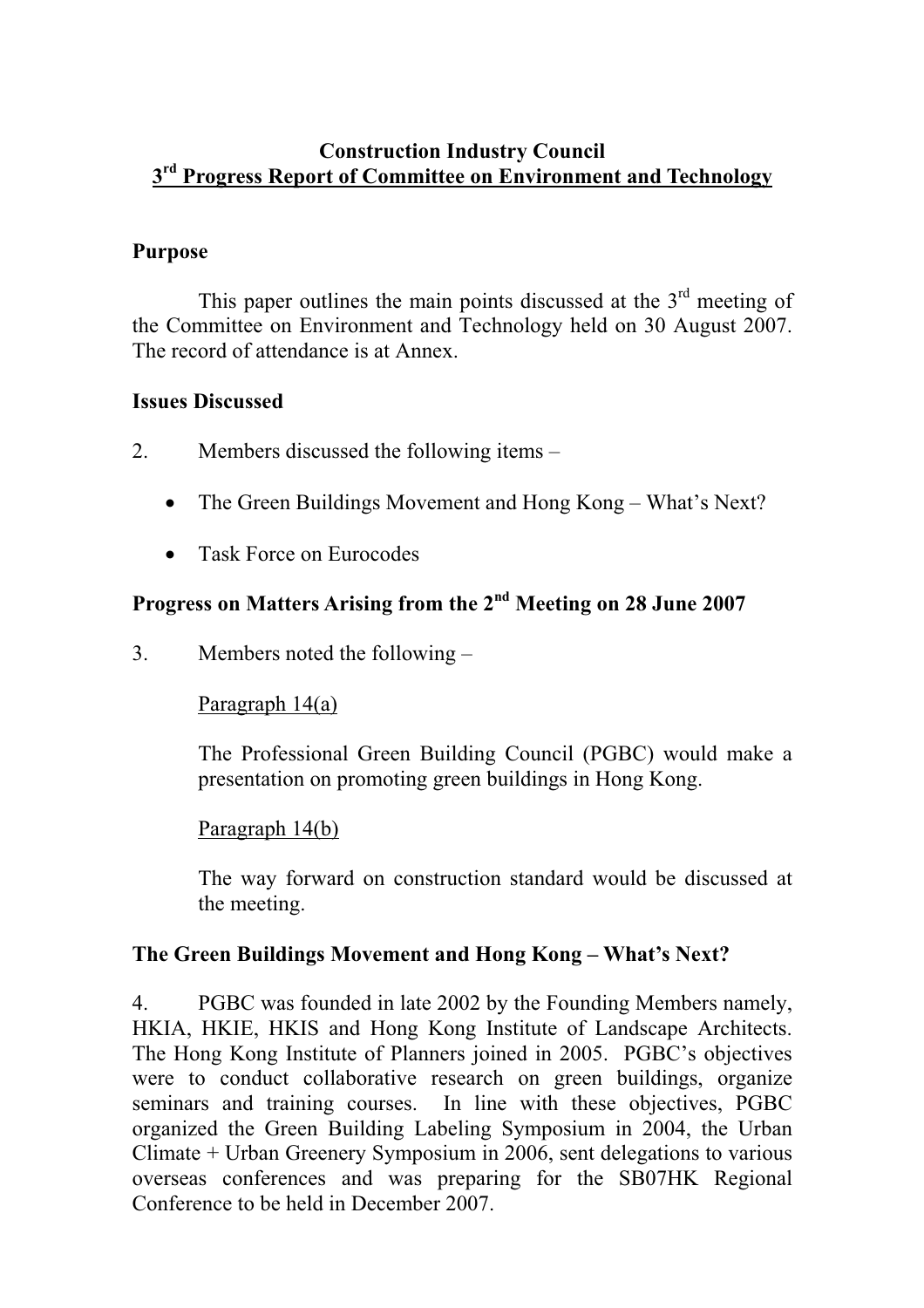5. PGBC highlighted the proactive efforts being made by the government of other advanced economies in promoting green building. The Tokyo Metropolitan Government and some pioneering states in US and Canada had mandated environmental performance assessment for public building projects. Some US and Canada states might move towards mandating such assessment for private-sector projects through building regulations and planning control. On the other hand, there was considerable scope for further dovetailing the pursuit of green buildings with government policies in Hong Kong.

6. PGBC would accept the invitation made by HK-BEAM Society to nominate three representatives to join the HK-BEAM Society Executive Committee so as to strengthen the professional support for pursuing the improvements to BEAM prescribed by the former PCICB as conditions for recommending the adoption of BEAM as the assessment scheme for the local construction industry. PGBC hoped that its active participation in HK-BEAM Society would help in developing BEAM into an assessment tool with industry-wide recognition. CIC was requested to complement these efforts by closely monitoring the improvements being made to BEAM.

7. PGBC was prepared to contribute on transformation of the mainstream market by increasing both the supply and demand for green buildings. On supply side, key market stakeholders should be encouraged to deliver green buildings through proper recognition of such efforts. On demand side, the demand for green buildings should be increased through government policy and leadership. PGBC also proposed to consider whether criteria for giving floor area exemption for the provision of prescribed green features in private buildings under the Joint Practice Notes issued by BD, Lands D and Plan D could be changed, e.g., to add the achievement of improvements in environmental performance demonstrated through appropriate assessments (especially on those aspects related to site/neighbourhood impacts) as a prerequisite for such exemption.

8. Members noted that green building initiatives were pursued in other economies through coherent institutional arrangements. For example, in the United States, the Green Building Council encompassing all sectors of the building industry was the focal point for promotion of green building and the adoption of Leadership in Energy and Environmental Design (LEED) as the assessment method for benchmarking environmental performance. In Hong Kong, such efforts were spread across PGBC and HK-BEAM Society and there was a lack of clear interfaces between these organizations and CIC. Moreover, it was apparent that the effectiveness of both PGBC and HK-BEAM Society was affected by the lack of resources.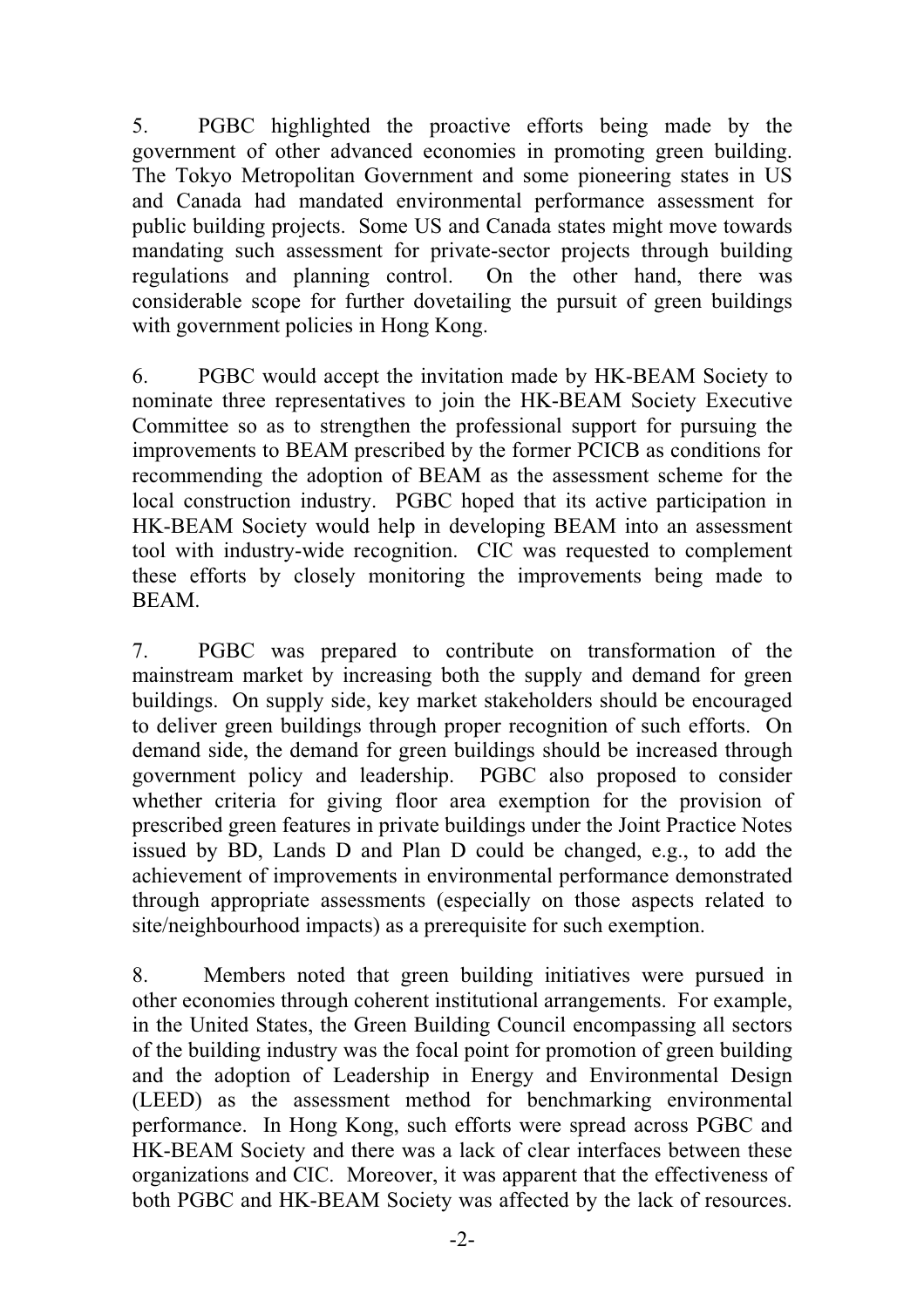Members agreed that the establishment of a logical institutional arrangement that would address the existing structural and resources issues would be crucial for the further development of green buildings in Hong Kong. The Secretariat would formulate a suitable way forward along this direction for further discussions.

# **Task Force on Eurocodes**

9. CIC's role on construction standards was discussed at the  $2<sup>nd</sup>$ meeting of the Committee on 28 June 2007. Members generally agreed that CIC should improve the current fragmented approach through co-ordinating the adoption of standards; adaptation of the standards of other economies for local application; identification of appropriate standards for new building materials and alternative material standards that would be suitable for application by the local construction industry. Given CIC's lack of experience, it might be more pragmatic to make a start on a specific initiative so as to gradually build up the capability on construction standards. In this regard, the deliberation of the way forward on the Eurocodes was identified as one of the suitable start-up projects.

10. The Eurocodes was a set of comprehensive structural and geotechnical design codes that would eventually replace the current codes used in Member States of the European Union (including UK) by March 2010. Given the extensive use of British codes in Hong Kong, the local construction industry would have to find ways to cope with replacement of British codes. The possible options would include adopting the Eurocodes, other suitable codes, switching to other standards or continuing the use of British codes after their withdrawal in UK. It was proposed to set up a task force under the Committee to conduct in-depth deliberations and make recommendations on the way forward.

11. While there was some support for the task force, most Members doubted whether priority should be accorded to Eurocodes since BD had just issued new structural design codes. It was suggested that it would be better to start with an overall review of local construction standards to determine the priority areas requiring co-ordination by CIC. However, there were concerns that the wide scope of such an assignment would not be conducive to focused discussions and achievement of tangible deliverables within reasonable timeframes. The Secretariat was asked to further consider the way forward and develop new proposals for consideration.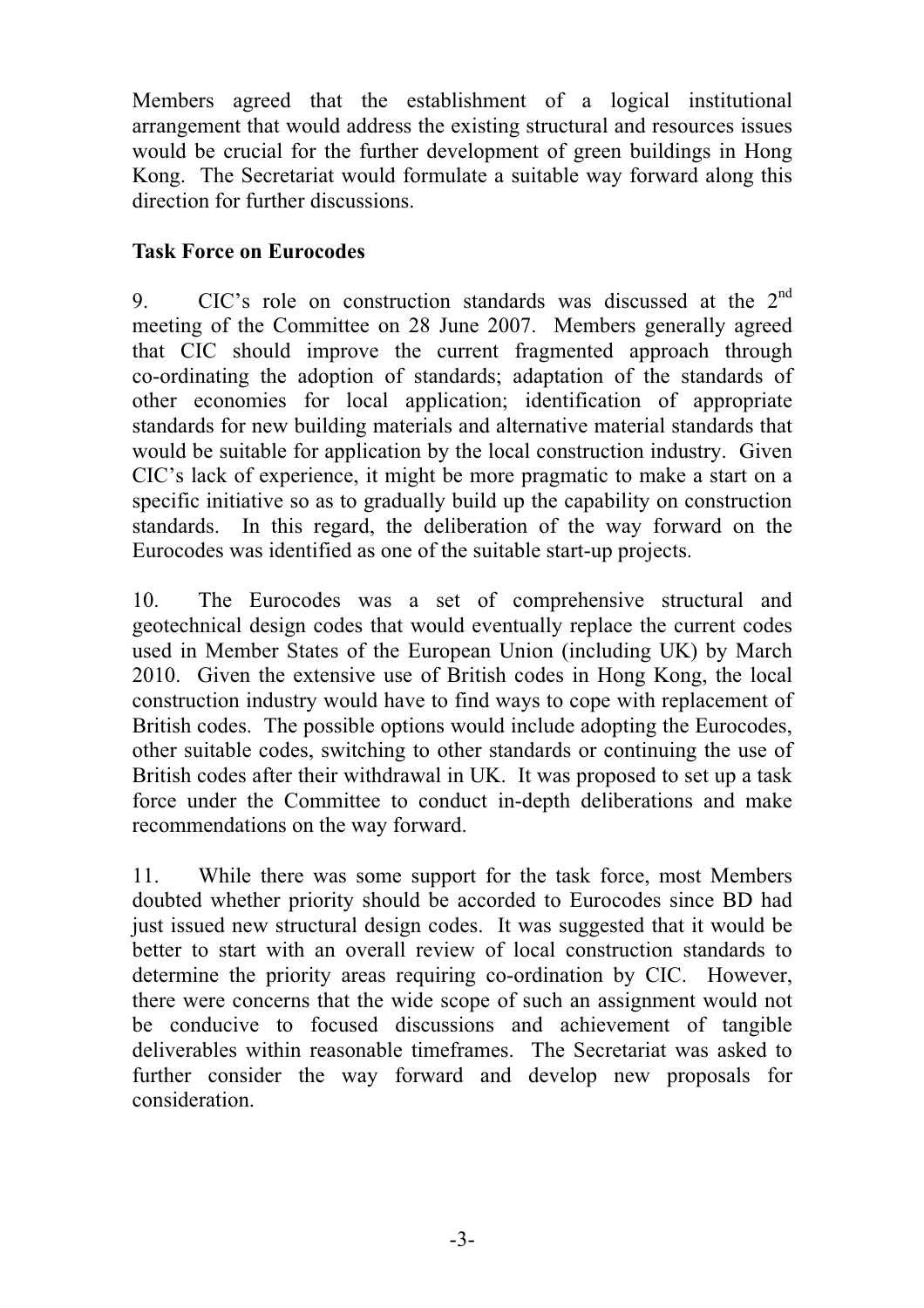# **Any Other Business**

12. EPD submitted an information paper introducing the risk-based remediation goals which had been adopted as the new contaminated land standards for Hong Kong on 15 August 2007 following its earlier endorsement by the Advisory Council on Environment in May. Members would forward their comments on the new standard to the Secretariat within two weeks. Discussion of the paper would be arranged if Members considered necessary.

### **Further Actions**

- 13. The following further action was agreed
	- (a) the Secretariat would develop a proposal on the way forward for promoting green buildings;
	- (b) the Secretariat would develop a suitable proposal on the way forward on construction standards; and
	- (c) Members would advise the Secretariat of their comments on EPD's paper on contaminated land standards within two weeks.

**CIC Secretariat September 2007**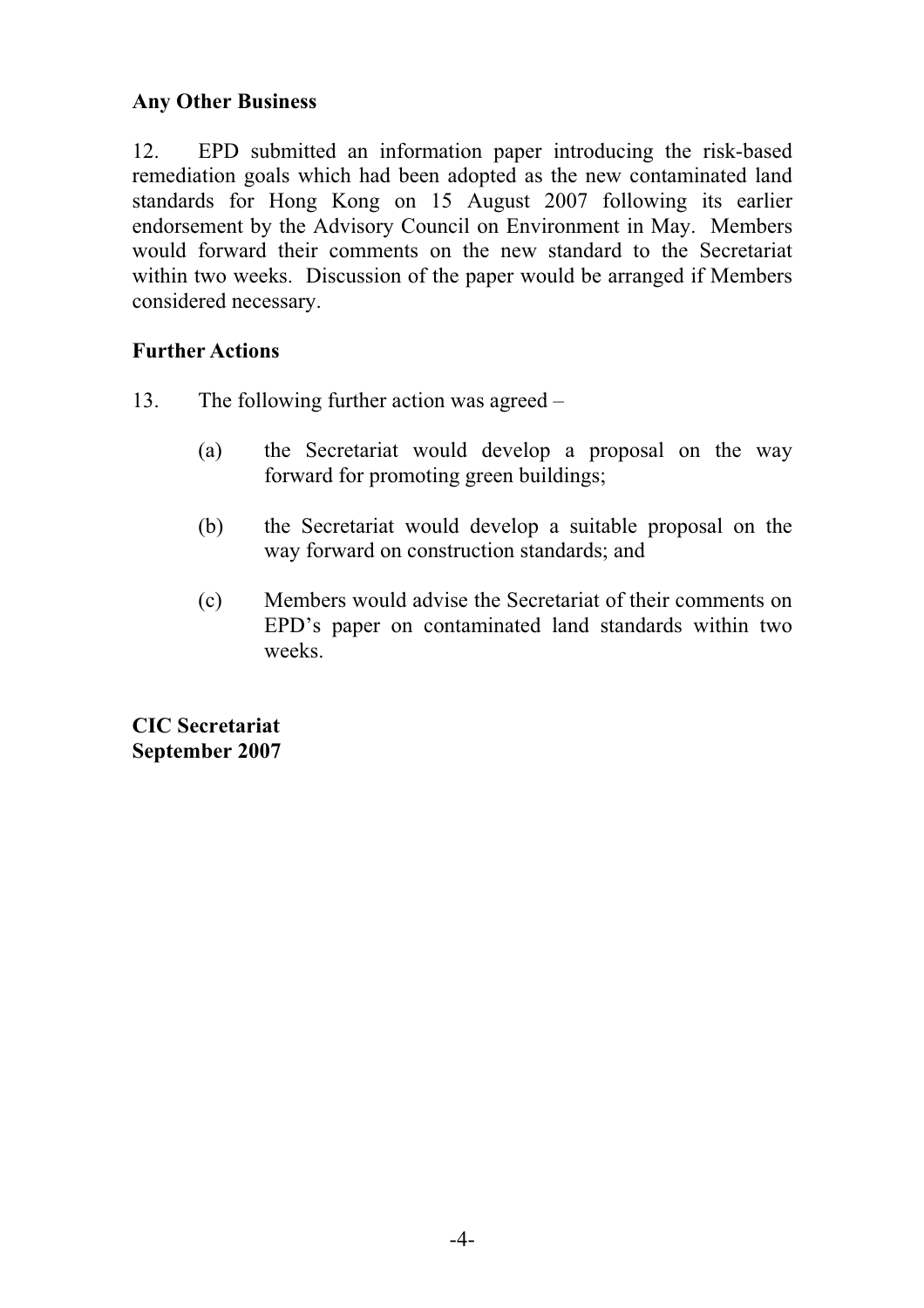## **Committee on Environment and Technology**

# **3rd Meeting held at 2:30 pm on 30 August 2007 in Conference Room 1201, Murray Building**

# **Record of Attendance**

# **Present**

| Prof KO Jan-ming*  |                                                                         |
|--------------------|-------------------------------------------------------------------------|
| Mr Peter Lee       |                                                                         |
| Dr Andrew Chan     |                                                                         |
| Mr CHEUNG Tat-tong |                                                                         |
| Mr CHEUNG Hau-wai  | Director of Buildings                                                   |
| Mr Tom Lai         | <b>Environmental Protection Department</b>                              |
| Mr Enoch Lam       | Development Bureau                                                      |
| Mr Alex Li         |                                                                         |
| Mr P H Ho          | Hong Kong Federation of Electrical and<br><b>Mechanical Contractors</b> |
| Mr NG Shiu-ming    | Association of Plastering Sub-contractors                               |

\**In the absence of Mr Conrad Wong, the meeting was chaired by Prof Ko.*

# **Absent with Apologies**

| Mr Conrad Wong | Chairman                  |
|----------------|---------------------------|
| Mr LAM Wo-hei  |                           |
| Mr Ken Cheung  | <b>Housing Department</b> |

#### **In Attendance**

**For discussion of "Progress of Implementing Improvement Measures to Building Environmental Assessment Method"** 

| Mr Kenneth Chan  | Professional Green Building Council |
|------------------|-------------------------------------|
| Mr WONG Kam-sing | Professional Green Building Council |

#### **Annex**